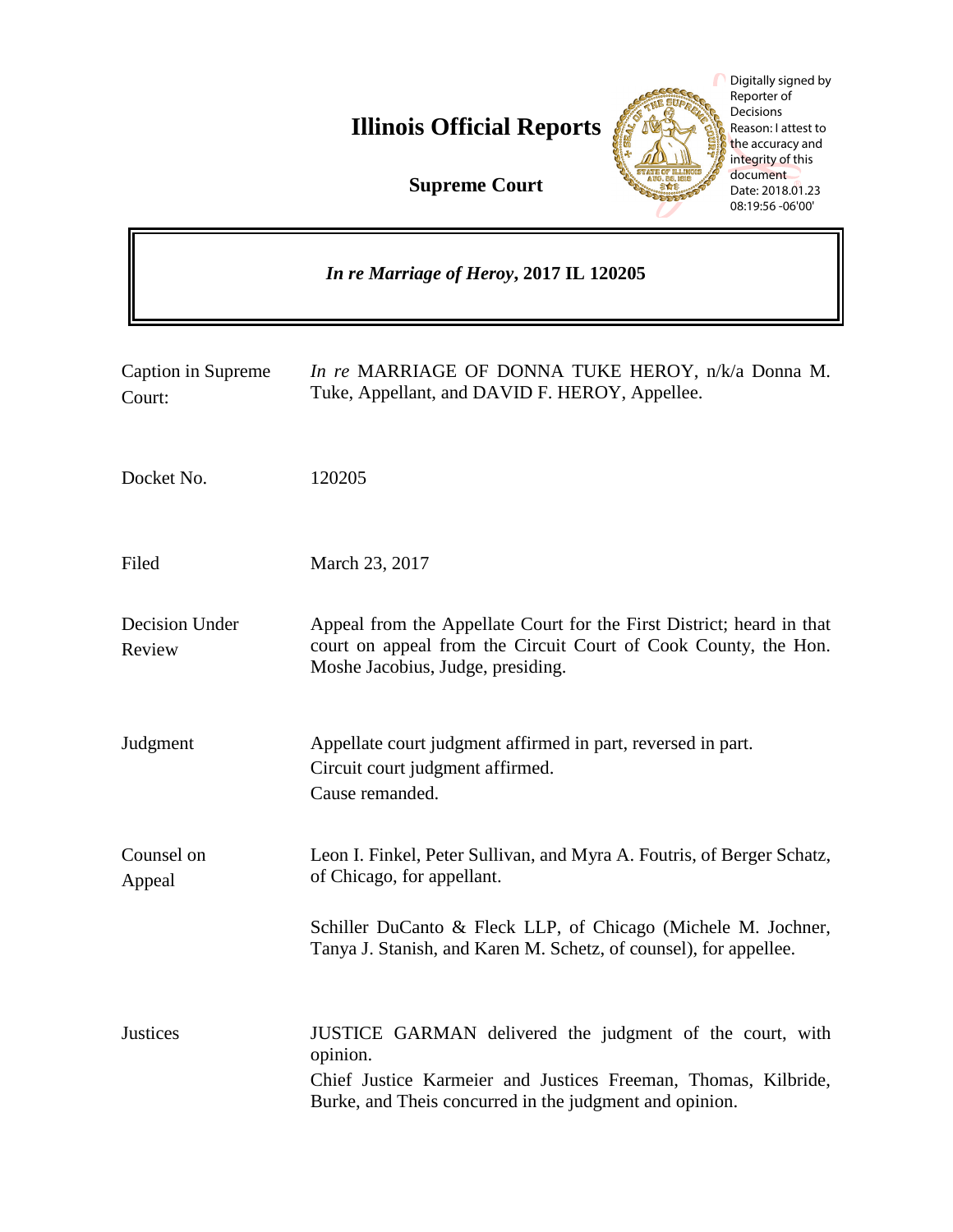#### **OPINION**

¶ 1 David Heroy filed a petition to modify or terminate his monthly maintenance payment to his former spouse, Donna Tuke. The circuit court granted the award in part, reducing the payment from \$35,000 per month to \$27,500 per month. Tuke filed a petition for attorney fees, which was granted in part. Heroy appealed both judgments. Tuke filed a petition for prospective attorney fees to defend against the appeal, which was also granted in part. Heroy appealed, and the appeals were consolidated. The appellate court reversed the awards for attorney fees and modified the maintenance award after finding the circuit court had committed a calculation error. Tuke appealed to this court, pursuant to Illinois Supreme Court Rule 315 (eff. Mar. 15, 2016), and Heroy requested cross-relief, pursuant to Illinois Supreme Court Rule 318 (eff. Feb. 1, 1994).

#### ¶ 2 BACKGROUND

¶ 3 Donna Tuke and David Heroy were married in 1980. By an order of the circuit court of Cook County, their marriage was dissolved in 2006. As part of the dissolution order, the court ordered Heroy to pay to Tuke \$35,000 per month in permanent maintenance. The court based the award on its finding that the couple had enjoyed a lavish standard of living while married and that Tuke could not reasonably be expected to be able to maintain that lifestyle on her own. The court did find, however, that Tuke could reasonably be expected to earn \$40,000 to \$50,000 per year, based on her prior experience as a law librarian and publisher of a law bulletin. The dissolution order instructed both parties to pay their own attorney fees. The circuit court denied Heroy's petition for reconsideration, the appellate court affirmed the judgment (*In re Marriage of Heroy*, 385 Ill. App. 3d 640 (2008)), and this court denied Heroy's petition for leave to appeal (*Heroy v. Heroy*, 231 Ill. 2d 632 (2009) (table)).

¶ 4 Less than one year later, Heroy filed a petition to terminate or modify the maintenance award. While this litigation was ongoing, Tuke filed a petition for contribution to her attorney fees. On January 23, 2012, the circuit court issued a memorandum opinion and order in which it concluded that Heroy had proven that his income had decreased, justifying a modification of the maintenance award from \$35,000 per month to \$27,500 per month. The court found no reason to further reduce the amount based on Heroy's complaint that Tuke had failed to make adequate efforts to support herself.

¶ 5 The court also granted in part Tuke's petition for contribution to her attorney fees. During oral arguments, the court acknowledged a tension between this court's statement in *In re Marriage of Schneider*, 214 Ill. 2d 152 (2005), and section 508 of the Illinois Marriage and Dissolution of Marriage Act (the Act) regarding the standard for awarding attorney fees. In *Schneider*, this court stated that an award of contribution is appropriate when the petitioning party is unable to pay his or her attorney fees and the other party has an ability to do so. *Id.* at 174. On the other hand, section 508 instructs the court to apply a list of factors to determine whether one party should be required to contribute to the attorney fees of the other, including the criteria used to divide marital property and award maintenance. 750 ILCS 5/508 (West 2014). The court noted that it would apply the standard from *Schneider* and, in its written opinion, concluded that Tuke had some ability to pay the fees but that if she were required to pay all of the fees, her financial stability would be undermined. The court also found that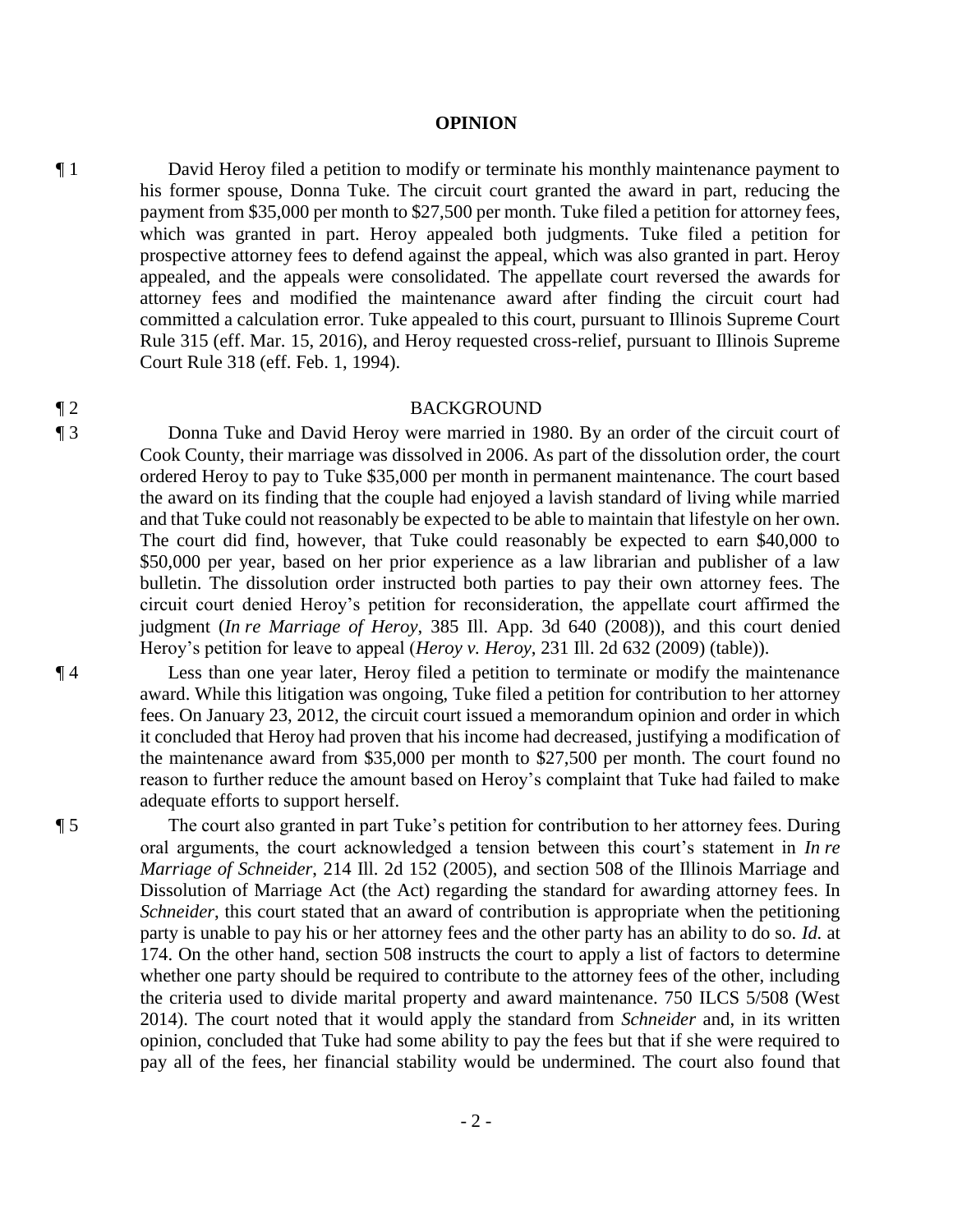Heroy was able to pay Tuke's fees. The parties stipulated that \$345,000 was a reasonable amount for attorney fees related to the petition to modify maintenance. In her petition, Tuke stated that her fees at that point exceeded \$1 million. The court instructed Heroy to pay \$125,000 of Tuke's attorney fees.

¶ 6 Heroy filed a petition for reconsideration, and after limited oral argument, the court denied the motion and issued a second memorandum opinion and order. In this second opinion, the court reiterated its conclusions that the maintenance payment should not be reduced based on Tuke's efforts at rehabilitation and that Tuke could not pay the entirety of her attorney fees without risking financial instability. Heroy appealed, and Tuke filed a petition seeking \$100,000 in prospective attorney fees to defend against the appeal. The circuit court granted the petition in part and ordered Heroy to pay \$35,000 in prospective attorney fees. Heroy again appealed.

¶ 7 The appellate court consolidated Heroy's appeals and reversed the judgment of the circuit court in part. 2015 IL App (1st) 130290-U. First, the appellate court considered the propriety of the circuit court's decision to reduce Heroy's maintenance payment. Though the court found no error in the conclusion that the payment should be reduced, it determined that the circuit court made an error when calculating the amount of the modified payment. The court focused on the language used in the conclusion paragraph of the circuit court's second order: "the Court approximates an award of about 25% of David's cash flow." The court noted that \$27,500 was closer to 28.5% of Heroy's cash flow and thus determined the maintenance award should be \$25,745 per month. The court then concluded that the circuit court had not erred when it declined to reduce the maintenance payment based on Tuke's efforts (or lack thereof) at supporting herself.

¶ 8 Finally, the appellate court reversed the circuit court's awards for attorney fees. In doing so, the court concluded there was no evidence in the record supporting Tuke's claim that she was unable to pay the fees. The court therefore vacated the awards of attorney fees and remanded the case to the circuit court with instructions to enter a maintenance award of \$25,745 per month. This court allowed Tuke's petition for leave to appeal, and Heroy requested cross-relief. Ill. S. Ct. R. 315 (eff. Mar. 15, 2016); R. 318 (a) (eff. Feb. 1, 1994).

### ¶ 9 ANALYSIS

¶ 10 Tuke asserts that the appellate court failed to comply with the requirements of section 508 of the Act (750 ILCS 5/508 (West 2014)) when it reversed the circuit court's judgments regarding attorney fees. Tuke also challenges the appellate court's conclusion that the circuit court made a calculation error and asks this court to reinstate the \$27,500 per month maintenance award. Alternatively, she contends that the appellate court lacked the authority to modify the award and should have remanded the case to the circuit court to recalculate the amount. Finally, Heroy argues, in his request for cross-relief, that the circuit court should have further reduced his monthly maintenance payment based on Tuke's failure to take adequate steps to support herself. Each of these issues is reviewed in turn.

### ¶ 11 *Contribution Toward Tuke's Attorney Fees*

¶ 12 Two awards for attorney fees are at issue before this court. The first was granted by the circuit court for fees already incurred and, at least in part, already paid by Tuke. She filed the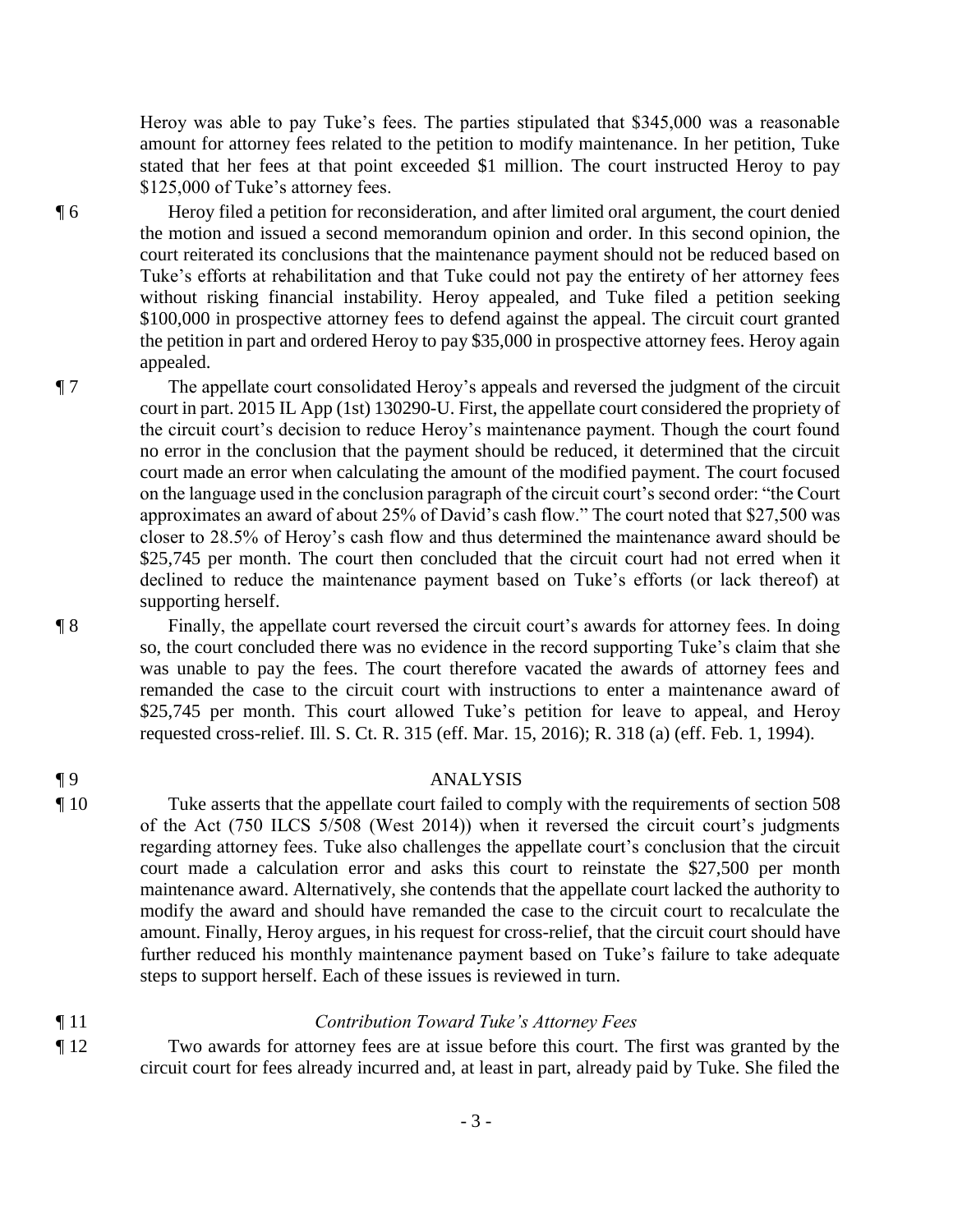petition after Heroy filed his petition to modify the maintenance award. The second is an award for prospective attorney fees; it was granted after Heroy filed his notice of appeal. Heroy's appeals from both awards have been consolidated.

¶ 13 The circuit court's decision to award attorney fees will not be disturbed absent an abuse of discretion. *Schneider*, 214 Ill. 2d at 174; *In re Marriage of Bussey*, 108 Ill. 2d 286, 299 (1985). However, determining whether the circuit court applied the correct standard when it awarded the fees requires interpretation of section 508 of the Act, which is a legal question that the court reviews *de novo*. *In re Marriage of Murphy*, 203 Ill. 2d 212, 219 (2003). When interpreting a statute, "the court must ascertain and give effect to the intent of the legislature." *In re Marriage of King*, 208 Ill. 2d 332, 340 (2003). To do so, the court looks first to the plain language of the statute. *Id.* Where the language is clear and unambiguous, the court applies the statute without resort to further aids of construction. *Id.* Where the language is ambiguous, the court may look to other sources to ascertain the legislature's intent. *Id.*

¶ 14 Section 508 of the Act provides:

"(a) The court from time to time, after due notice and hearing, and after considering the financial resources of the parties, may order any party to pay a reasonable amount for his own or the other party's costs and attorney's fees. Interim attorney's fees and costs may be awarded from the opposing party, in a pre-judgment dissolution proceeding in accordance with subsection (c-1) of Section 501 and in any other proceeding under this subsection. At the conclusion of any pre-judgment dissolution proceeding under this subsection, contribution to attorney's fees and costs may be awarded from the opposing party in accordance with subsection (j) of Section 503 and in any other proceeding under this subsection." 750 ILCS 5/508(a) (West 2014).

In turn, subsection 503(j) provides:

"(j) After proofs have closed in the final hearing on all other issues between the parties \*\*\* and before judgment is entered, a party's petition for contribution to fees and costs incurred in the proceeding shall be heard and decided, in accordance with the following provisions:

\*\*\*

 (2) Any award of contribution to one party from the other party shall be based on the criteria for division of marital property under this Section 503 and, if maintenance has been awarded, on the criteria for an award of maintenance under Section 504." 750 ILCS 5/503(j) (West 2014).

¶ 15 Heroy argues that section 508 should be interpreted to mean that an award for attorney fees is appropriate only when the party seeking the award is entirely unable to pay and the opposing party has the ability to do so. This argument is based on this court's statement in *Schneider* (214 Ill. 2d at 174). In *Schneider*, the court focused primarily on whether personal goodwill and accounts receivable are properly included when valuing a business for the purpose of dividing marital assets. *Id.* at 162, 168. The court also addressed a petition for attorney fees. The court stated that the party seeking attorney fees must "establish her inability to pay and the other spouse's ability to do so." *Id.* at 174. Because the parties did not dispute what standard ought to apply when making such determinations, the court did not discuss the basis for this standard. The "inability to pay" standard had previously been applied in supreme court decisions, including *In re Marriage of Cotton*, 103 Ill. 2d 346, 361 (1984), and *In re Marriage*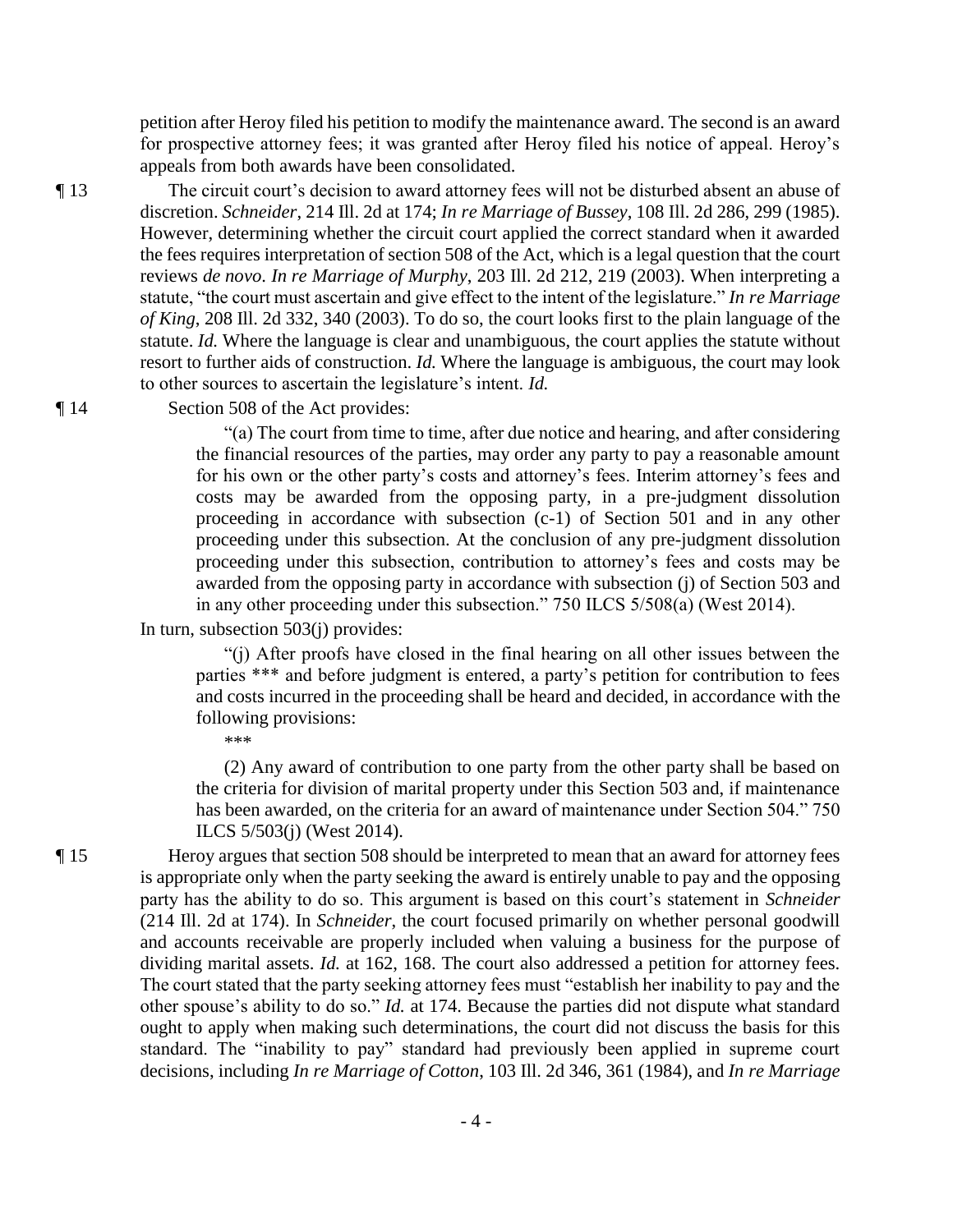*of Bussey*, 108 Ill. 2d 286, 299-300 (1985). Heroy further notes that the relevant language of section 508 ("after considering the financial resources of the parties" 750 ILCS 5/508 (West 2014)) has not been amended over time, despite the court's repeated application of the inability to pay standard, and thus, he contends, there is no reason to deviate from the standard. See *In re Marriage of Mathis*, 2012 IL 113496,  $\sqrt{ }$  25 ("We assume not only that the General Assembly acts with full knowledge of previous judicial decisions, but also that its silence on [an] issue in the face of decisions consistent with those previous decisions indicates its acquiescence to them." (citing *People v. Villa*, 2011 IL 110777, ¶ 36 ("[T]he judicial construction of the statute becomes a part of the law, and the legislature is presumed to act with full knowledge of the prevailing case law and the judicial construction of the words in the prior enactment."))). Tuke argues the inability to pay standard conflicts with the requirement in section 508 that the decision to award attorney fees be made in accordance with subsection 503(j).

¶ 16 Several panels of our appellate court have reached different conclusions when considering whether the inability to pay standard, derived from *Cotton*, *Bussey*, and *Schneider*, contradicts the statutory language of section 508. In *In re Marriage of Haken*, the party opposing the award of attorney fees argued that the trial court must find, as a prerequisite, that the party seeking the award was unable to pay. 394 Ill. App. 3d 155, 161 (2009). The court rejected this argument and held that "[s]uch a reading of [section 508] eviscerates the statutory directive in section 503(j)(2) to consider the criteria for the division of marital property under section 503(d) in making contribution awards." *Id.*; see also *In re Marriage of Anderson*, 2015 IL App (3d) 140257, ¶¶ 19-20 (adopting *Haken* and rejecting the inability to pay standard); *In re Marriage of Price*, 2013 IL App (4th) 120155, ¶ 39 (reaffirming *Haken* principle).

¶ 17 The *Haken* court relied in part on the passage of the Leveling of the Playing Field in Divorce Litigation Amendments (Leveling Amendments) to the Act as evidence that the legislature intended to move away from the general rule that each party pay his or her own attorney fees in divorce proceedings. *Haken*, 394 Ill. App. 3d at 162 (noting that the trial court stated in its decision that "[t]he entire 'inability to pay/ability to pay' mantra has been carried over from prior case law established before the substantial amendments to the attorney[ ] fees provisions of the Dissolution Act over the years, including the 'Leveling the Playing Field' provisions in 1997" (internal quotation marks omitted)). The Leveling Amendments added to section 508 the following provision: "At the conclusion of the case, contribution to attorney's fees and costs may be awarded from the opposing party in accordance with subsection (j) of Section 503." Pub. Act 89-712 (eff. June 1, 1997). The Leveling Amendments added subsection 503(j) in its entirety. *Id*. The legislative debates regarding the Leveling Amendments indicate that the drafters were concerned that one party could use his or her superior assets to force the other to settle or not contest various issues in dissolution proceedings. 89th Ill. Gen. Assem., Senate Proceedings, Dec. 5, 1996, at 24 (statements of Senator Parker) ("It creates a new summary interim fee system, designed to address the plight of the economically disadvantaged spouse and to eliminate inequality in access of funds being used as a litigation tool."); *id.* at 25-26 ("What we have heard in our hearings is that, very often in the divorce process, you will have one spouse that is empowered because they have a lot of money and the other disadvantaged spouse does not have funds to obtain an attorney and proper representation. What this allows is for the—both spouses to go in to a hearing \*\*\* and then there can be fees taken from the assets to be given to the disadvantaged spouse so that they can have proper representation. And that levels the playing field and makes it easier and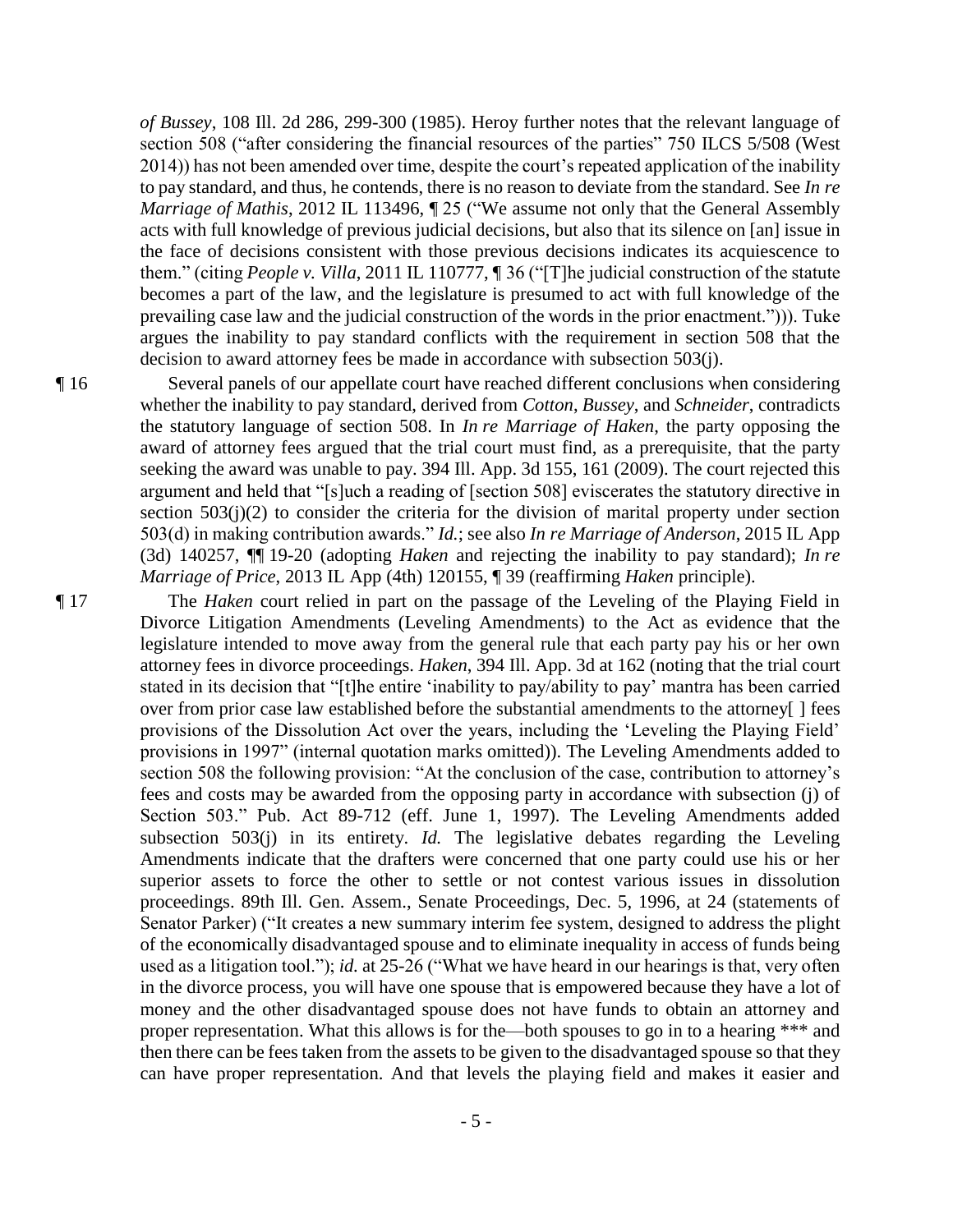simpler for everybody."). The *Haken* court relied on these amendments as evidence that the legislature intended to do away with the inability to pay standard. 394 Ill. App. 3d at 162 ("Some courts have repeated language from older cases to the effect that a party seeking fees must establish his or her inability to pay and the other spouse's ability to do so. [Citations.] They fail to note the language added to section  $508(a)$  in 1996<sup>\*\*\*</sup>. \*\*\* The requirement that a person seeking contribution show an *inability* to pay appears nowhere in the statute." (Emphasis in original.)); see also *Anderson*, 2015 IL App (3d) 140257, ¶ 20 ("We find the analysis offered by [the] *Haken* court persuasive and adopt its rationale. *Haken* incorporates the statutory amendments designed to 'level the playing field' in dissolution proceedings.").

¶ 18 Other panels have rejected the notion that the 1996 amendments did away with the inability to pay standard and interpret the standard as encompassing the statutory factors. In *In re Marriage of Sobieski*, the court concluded that the factors "are the means by which a trial court can determine whether a spouse has an inability to pay." 2013 IL App (2d) 111146, ¶ 49. Similarly, in *In re Marriage of Keip*, the court described section 503(j) as "set[ting] forth the procedures to be followed in presenting and hearing issues of attorney fees in dissolution cases, [and] codif[ying] the standard criteria courts had traditionally applied in determining whether to award attorney fees and in what proportion." 332 Ill. App. 3d 876, 884 (2002). The court then held that the petitioner "did not meet her burden to show that she was unable to pay her attorney fees or that [the respondent] was able to pay." *Id.* See also *In re Marriage of Johnson*, 2016 IL App (5th) 140479, ¶ 112 (citing *Schneider*, 214 Ill. 2d at 174, for the rule that the party seeking contribution must show an inability to pay and section 503 for the rule that the court "must base the award [for contribution to attorney fees] on the criteria for the division of marital property"); *In re Marriage of Patel*, 2013 IL App (1st) 112571, ¶ 113 ("A contribution award is based on the criteria for the division of marital property and where maintenance has been awarded, the criteria for an award of maintenance. \*\*\* The spouse seeking the contribution must establish his or her inability to pay and the other spouse's ability to pay."). In *In re Marriage of Shen*, the appellate court addressed the different approaches directly. 2015 IL App (1st) 130733, ¶¶ 99-107. The court rejected the analysis in *Haken* because the *Haken* court failed to address the phrase "after considering the financial resources of the parties" in section 508 and because the *Haken* decision conflicted with *Schneider*, a supreme court decision published "well after the 1996 amendment to the Act." (Emphasis omitted.) *Id.* ¶¶ 100-03. The court then recited the relevant provisions of sections 508(a) and 503(j) and determined that, based on the statutory criteria, the trial court had not abused its discretion when it found that neither party had the ability to pay the fees and denied the contribution petition. *Id.* ¶ 107.

¶ 19 The language in section 508 is clear and unambiguous. The trial court must (1) "consider[ ] the financial resources of the parties" and (2) make its decision on a petition for contribution "in accordance with subsection (j) of Section 503." 750 ILCS  $5/508(a)$  (West 2014). To say that the court should not consider the statutory factors is clearly contrary to the plain language of the statute. Nor are we convinced, however, that *Schneider*, *Bussey*, and *Cotton* must be overturned. In *Schneider*, the court stated that "[f]inancial inability exists where requiring payment of fees would strip that party of her means of support or undermine her financial stability." 214 Ill. 2d at 174 (citing *In re Marriage of Puls*, 268 Ill. App. 3d 882, 889 (1994)). The court further noted that it considered the parties' relative earning capacities, the parties' shares of the marital assets, and the child support order before concluding that the circuit court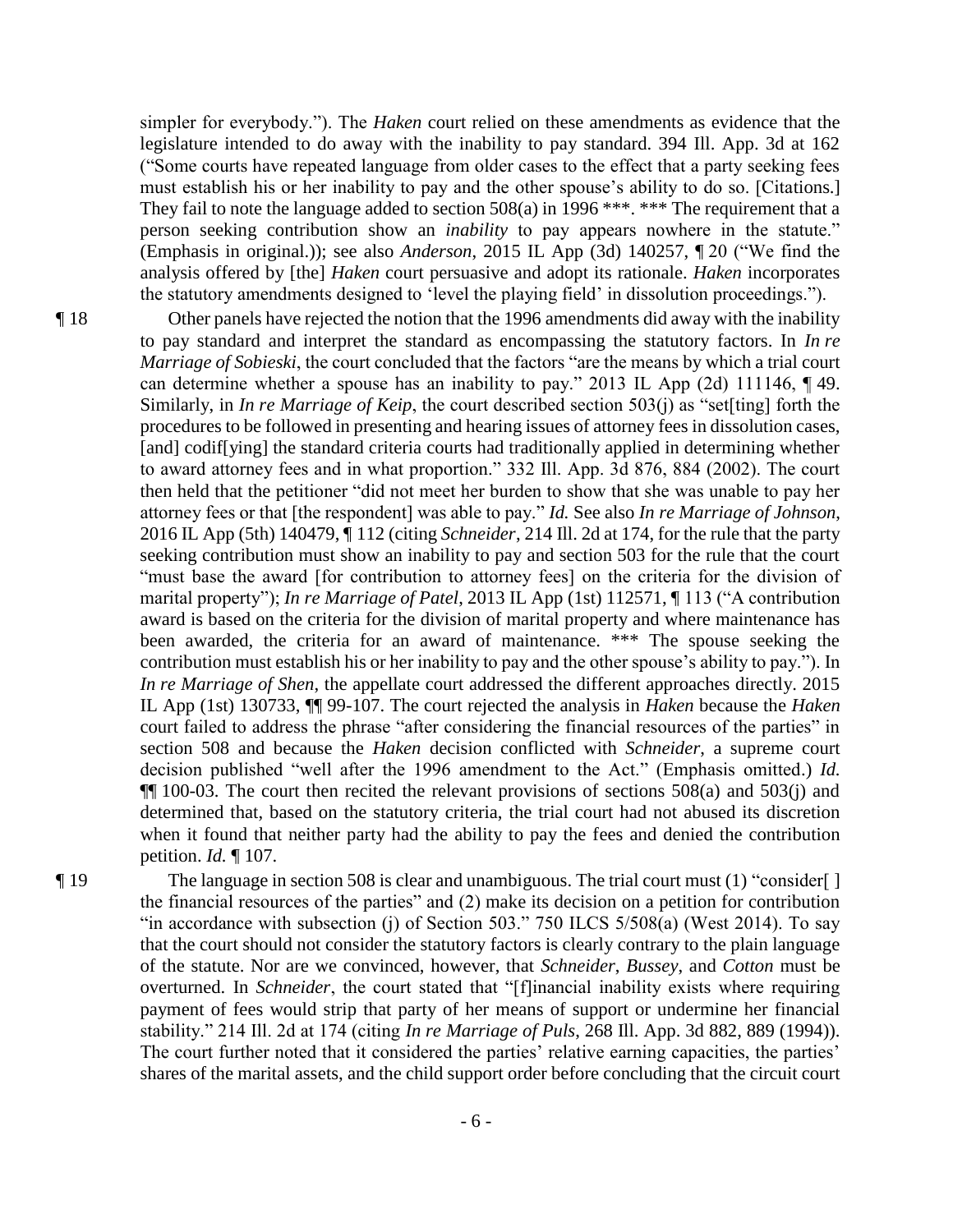had not erred when it ordered each party to pay their own fees. *Id.* at 174-75. In *Bussey*, the court considered the respondent's net income, excluding child support payments and Social Security benefits for her children; her monthly expenses; the fact that she owned no real estate; and the fact that she was returning to college to improve her employment opportunities. 108 Ill. 2d at 300. The court compared this information to the petitioner's successful career, net income, real estate ownership, and investments. *Id.* In *Cotton*, the court considered the parties' incomes but also considered the fact that the petitioner precipitated the need for the legal fees. 103 Ill. 2d at 361. The court concluded that it would be inequitable to require the respondent to pay the fees in light of these circumstances and not just on the basis of the parties' respective incomes. *Id.* at 362. Finally, in *In re Marriage of Pagano*, the court found that the petitioner had some ability to pay her fees but that the trial court did not abuse its discretion when it found the petitioner's financial stability would be undermined if she were required to pay the total amount of her fees. 154 Ill. 2d 174, 191 (1992). The court upheld an award for 60% of the petitioner's attorney fees. *Id.* Thus, it is clear the inability to pay standard was never intended to limit awards of attorney fees to those situations in which a party could show a \$0 bank balance. See *Kaufman v. Kaufman*, 22 Ill. App. 3d 1045, 1050 (1974) ("However, in this context, financial inability does not mean destitution."); *In re Marriage of Weinberg*, 125 Ill. App. 3d 904, 919 (1984) ("[I]t is not necessary for the spouse seeking the fees to divest her capital assets [citation], deplete her means of support, or undermine her economic stability [citations] in order to pay [the attorney fees]."). Rather, a party is unable to pay if, after consideration of all the relevant statutory factors, the court finds that requiring the party to pay the entirety of the fees would undermine his or her financial stability. This conclusion is consistent with the statutory language of section 508 and with this court's precedent.

¶ 20 A review of the record indicates that the circuit court properly considered the statutory factors to conclude that Tuke was not able to pay the entirety of her fees. As instructed by section 508, we turn to subsection 503(j) to determine whether an award of attorney fees was proper. Subsection 503(j) instructs the court to consider the criteria for dividing marital property in subsection 503(d), including:

> "(1) each party's contribution to the acquisition, preservation, or increase or decrease in value of the marital or non-marital property, including \*\*\* the contribution of a spouse as a homemaker or to the family unit \*\*\*;

(2) the dissipation by each party of the marital property \*\*\*;

(3) the value of the property assigned to each spouse;

(4) the duration of the marriage;

 (5) the relevant economic circumstances of each spouse when the division of property is to become effective \*\*\*;

(6) any obligations and rights arising from a prior marriage of either party;

(7) any prenuptial or postnuptial agreement of the parties;

 (8) the age, health, station, occupation, amount and sources of income, vocational skills, employability, estate, liabilities, and needs of each of the parties;

(9) the custodial provisions for any children;

(10) whether the apportionment is in lieu of or in addition to maintenance;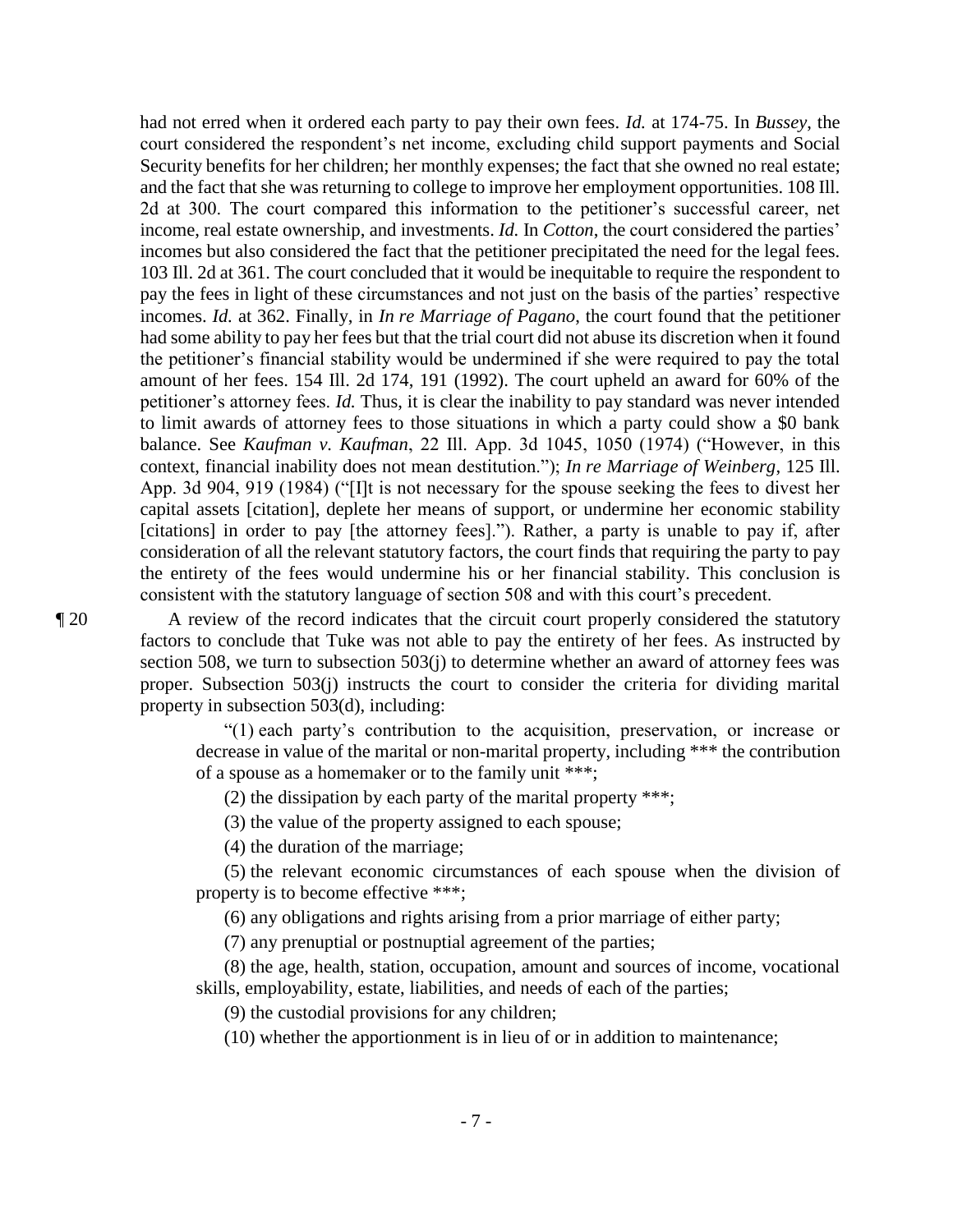(11) the reasonable opportunity of each spouse for future acquisition of capital assets and income; and

 (12) the tax consequences of the property division upon the respective economic circumstances of the parties." 750 ILCS 5/503(d) (West Supp. 2015).

Because maintenance was awarded in this case, subsection 503(j) also instructs the court to consider the criteria for an award of maintenance under section 504, including:

"(1) the income and property of each party  $***$ ;

(2) the needs of each party;

(3) the realistic present and future earning capacity of each party;

 (4) any impairment to the present and future earning capacity of the party seeking maintenance due to that party devoting time to domestic duties or having forgone or delayed education, training, employment, or career opportunities due to the marriage;

 (5) any impairment to the realistic present and future earning capacity of the party against whom maintenance is sought;

 (6) the time necessary to enable the party \*\*\* to acquire appropriate education, training, and employment, and whether that party is able to support himself or herself through appropriate employment \*\*\*;

(7) the standard of living established during the marriage;

(8) the duration of the marriage;

 (9) the age, health, station, occupation, amount and sources of income, vocational skills, employability, estate, liabilities, and the needs of each of the parties;

(10) all sources of public and private income \*\*\*;

 (11) the tax consequences of the property division upon the respective economic circumstances of the parties;

 (12) contributions and services by the party seeking maintenance to the education, training, career or career potential, or license of the other spouse;

(13) any valid agreement of the parties; and

 (14) and any other factor that the court expressly finds to be just and equitable." 750 ILCS 5/504(a)(1)-(14) (West Supp. 2015).

¶ 21 The circuit court found that Tuke received assets valued at \$4,785,000 and debt in the sum of \$636,847 at the time of the divorce. At the time of the trial on the petition to modify or terminate maintenance, Tuke's assets were valued at \$2,354,296, including her interest in her home. The depletion of Tuke's assets was largely due to her payment of attorney fees. The circuit court also found that Tuke had "minimal prospects in substantially increasing her retirement account" and that she had minimal capacity for employment. Though the circuit court did not expressly rely on these factors, the record also makes clear that Tuke enjoyed a lavish standard of living during the marriage, she had forgone her career to raise the couple's children during the marriage, and because of changes to the industry, she was unlikely to be able to resume her career as a law librarian. The parties stipulated that \$345,000 would be considered reasonable attorney fees for the litigation related to the petition to modify the maintenance payment. In her initial petition, Tuke stated that her attorney fees at that point exceeded \$1 million. She requested another \$100,000 in her petition for prospective fees. The circuit court, in each instance, found that if Tuke were required to pay the entirety of her fees,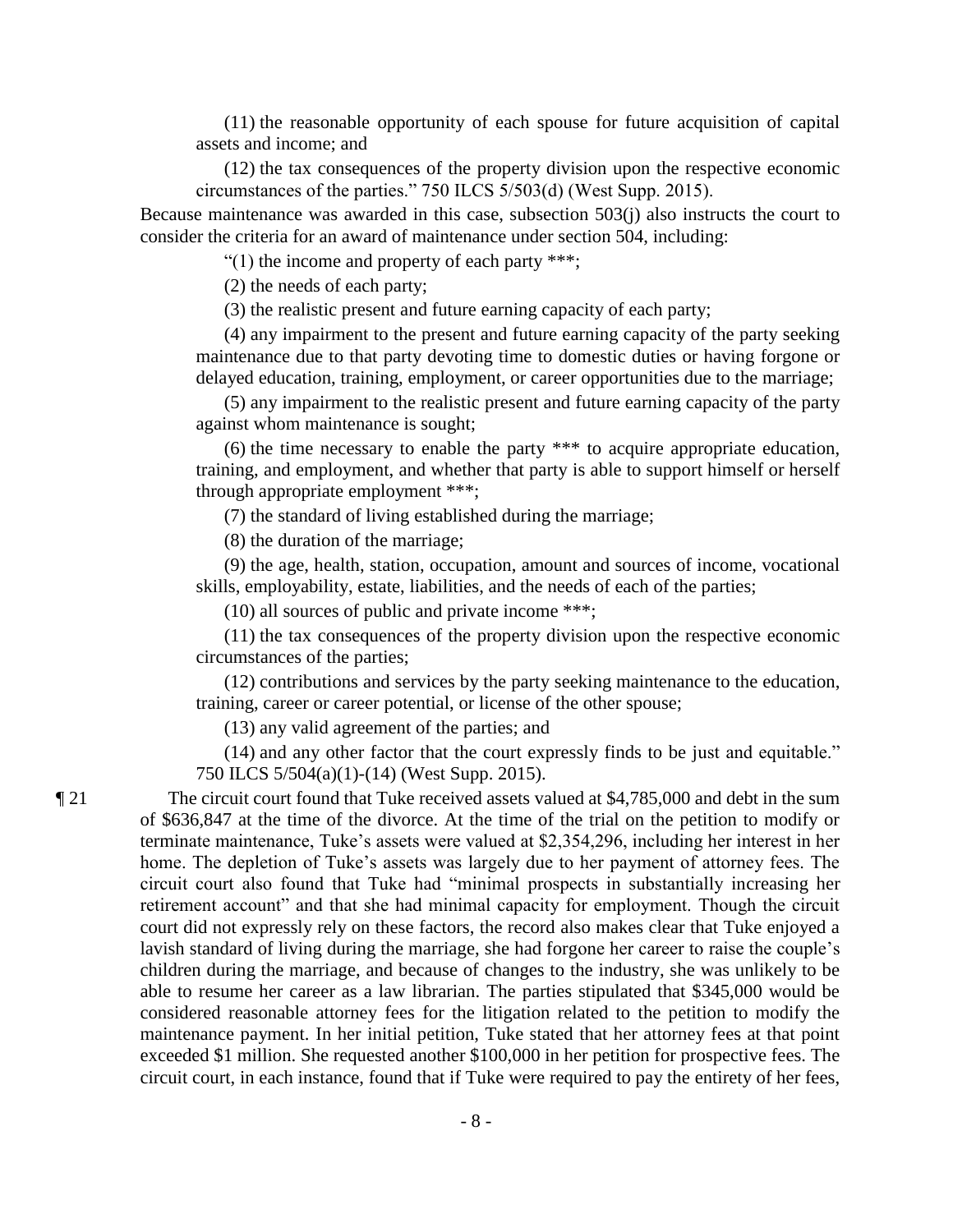her retirement account, which the court determined could probably not be increased, would be threatened. These findings are well established in the record and support the conclusion that Tuke's financial stability would be undermined if she were required to pay the entirety of her attorney fees.

¶ 22 The circuit court also found that Heroy received marital assets valued at \$3,915,000 and debt in the sum of \$778,368 at the time of the divorce. At the time of the trial on the petition to modify or terminate maintenance, Heroy's assets were valued at almost \$5 million, in addition to his nonmarital interest in his family's business, the real estate held by that business, and his nonmarital fine art collection. Heroy also had an investment account valued at \$932,175. Heroy's retirement account was valued at \$1,435,470 and was expected to increase. These findings are also well established in the record and support the conclusion that Heroy has the ability to pay at least some of Tuke's attorney fees. Thus, the circuit court did not abuse its discretion when it ordered Heroy to pay a total of  $$160,000<sup>1</sup>$  of Tuke's attorney fees.

# ¶ 23 *Modification of Maintenance Award*

¶ 24 In support of his petition to modify or terminate the maintenance award, Heroy presented evidence that his income had significantly decreased since the 2006 dissolution order was entered. Based on this change of circumstances, the circuit court reduced the monthly maintenance payment from \$35,000 per month to \$27,500 per month. "[T]he propriety of a maintenance award" and the decision to modify such an award are "within the discretion of the trial court and the court's decision will not be disturbed absent an abuse of discretion." *Schneider*, 214 Ill. 2d at 173; *Blum v. Koster*, 235 Ill. 2d 21, 36 (2009). An abuse of discretion occurs when " 'the trial court's ruling is arbitrary, fanciful, unreasonable, or where no reasonable person would take the view adopted by the trial court.' " *Blum*, 235 Ill. 2d at 36 (quoting *People v. Hall*, 195 Ill. 2d 1, 20 (2000)). Furthermore, this court may affirm the judgment of the circuit court on any basis contained in the record. *Lake Environmental, Inc. v. Arnold*, 2015 IL 118110, ¶ 16.

¶ 25 Subsection 510(a-5) of the Act provides that "[a]n order for maintenance may be modified or terminated only upon a showing of a substantial change in circumstances." 750 ILCS 5/510(a-5) (West 2014). That section then provides a list of factors for the court to consider in maintenance modification proceedings, including the factors set forth in subsection 504(a). *Id.*  Both parties presented extensive evidence regarding Heroy's income, and Tuke conceded that Heroy's income had decreased. Although the experts disagreed about the extent of the income reduction, the circuit court found that, even according to Tuke's expert's calculations, Heroy's cash flow declined significantly between 2006 and 2009. This finding is well supported by the record and is not challenged by Tuke in her appeal.

¶ 26 Based on this change in circumstances, the circuit court decreased Heroy's monthly maintenance payment from \$35,000 per month to \$27,500 per month. On appeal, Heroy argued that the circuit court made a calculation error and thus that the maintenance award should be reduced further. In its opinion upon denial of Heroy's motion for reconsideration, the circuit court noted it was "approximat[ing] an award of about 25% of David's cash flow."

 $\overline{a}$ 

<sup>&</sup>lt;sup>1</sup>Of this amount, \$125,000 was awarded based on the initial petition, and \$35,000 was awarded as prospective fees based on the second petition.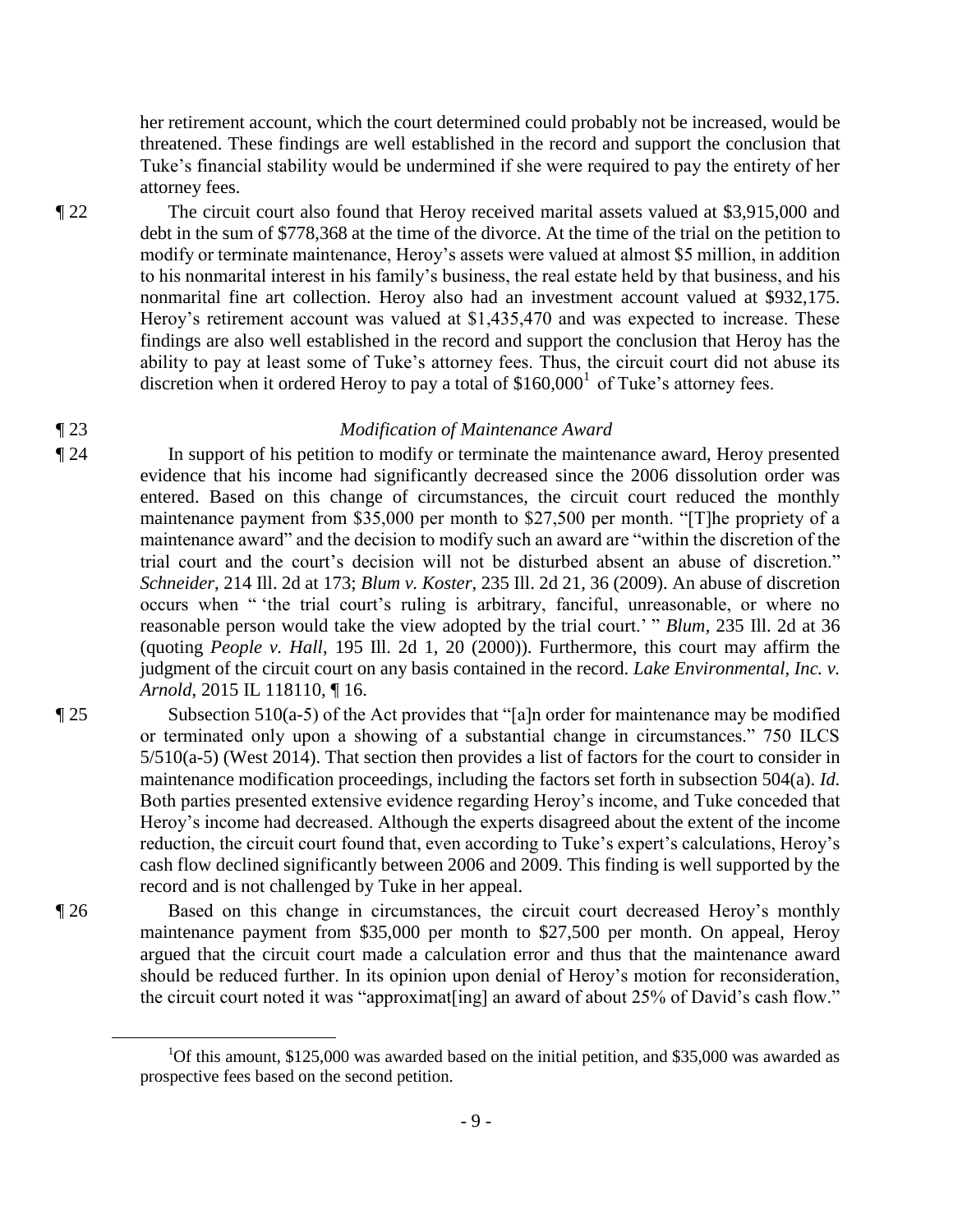Unlike the appellate court, we are not convinced, based on our reading of the entirety of the opinion, that this statement indicates the circuit court intended to award exactly 25% of Heroy's cash flow as maintenance. Throughout the opinion the court addressed the various factors used for determining maintenance payments under section 510. It reviewed Tuke's employment efforts, her expenses, the amount she would be required to pay retroactively, and the tax implications for both parties. The only mention of the maintenance amount relative to cash flow appears in the concluding paragraph in response to Heroy's statement that the award was 33% of his income. Furthermore, the use of the terms "approximates" and "about" indicates that the court did not intend to set the award at exactly 25% of cash flow. Thus, we conclude the circuit court did not make a calculation error, and for that reason, we do not need to address what remedy is proper when a reviewing court determines that a calculation error occurred.

¶ 27 Heroy further contends, in his request for cross-relief, that the circuit court's maintenance decision should be vacated because the court failed to properly consider Tuke's insufficient efforts to secure adequate employment. Section 510 includes among the factors to be considered when reviewing a petition to modify maintenance, "the efforts, if any, made by the party receiving maintenance to become self-supporting, and the reasonableness of the efforts where they are appropriate." 750 ILCS  $5/510(a-5)(2)$  (West 2016). Tuke contends that this factor should not be considered in permanent maintenance cases because the court has already concluded that the recipient cannot become entirely self-supporting and therefore the issue is *res judicata*. In this case, the circuit court noted that the original dissolution order included a finding that Tuke could not expect, based on her skills and experience, to make enough money to support herself in the standard of living to which she had become accustomed. Heroy insists that all maintenance recipients have a duty to try to become self-supporting and that *res judicata* cannot bar the court from considering Tuke's actions after the dissolution judgment was entered.

¶ 28 We need not address the duty, if any, of permanent maintenance recipients to seek to become self-supporting because the circuit court in this case reviewed Tuke's efforts and found them to be sufficient. The record indicates that she investigated selling her business, that she made an inquiry with a hiring agency regarding librarian positions and was told that she was not qualified, and that she received training to work as tax preparer. While these efforts may be minimal, the circuit court did not abuse its discretion in concluding that the efforts were reasonable in light of the circumstances. Furthermore, the self-support factor is just one of several factors that the circuit court considers when deciding whether to modify a maintenance award, and the court already considered Tuke's ability to earn \$40,000 to \$50,000 when calculating the maintenance amount. Because the circuit court thoroughly examined each of the applicable statutory factors for modifying a maintenance award, because there is no evidence that the circuit court made a calculation error, and because the reduction in maintenance to \$27,500 per month is well supported by the record, we conclude that the circuit court's judgment was not an abuse of discretion.

## ¶ 29 CONCLUSION

¶ 30 Several panels of our appellate court have addressed the perceived tension between this court's holding in *Schneider* and section 508 of the Illinois Marriage and Dissolution of